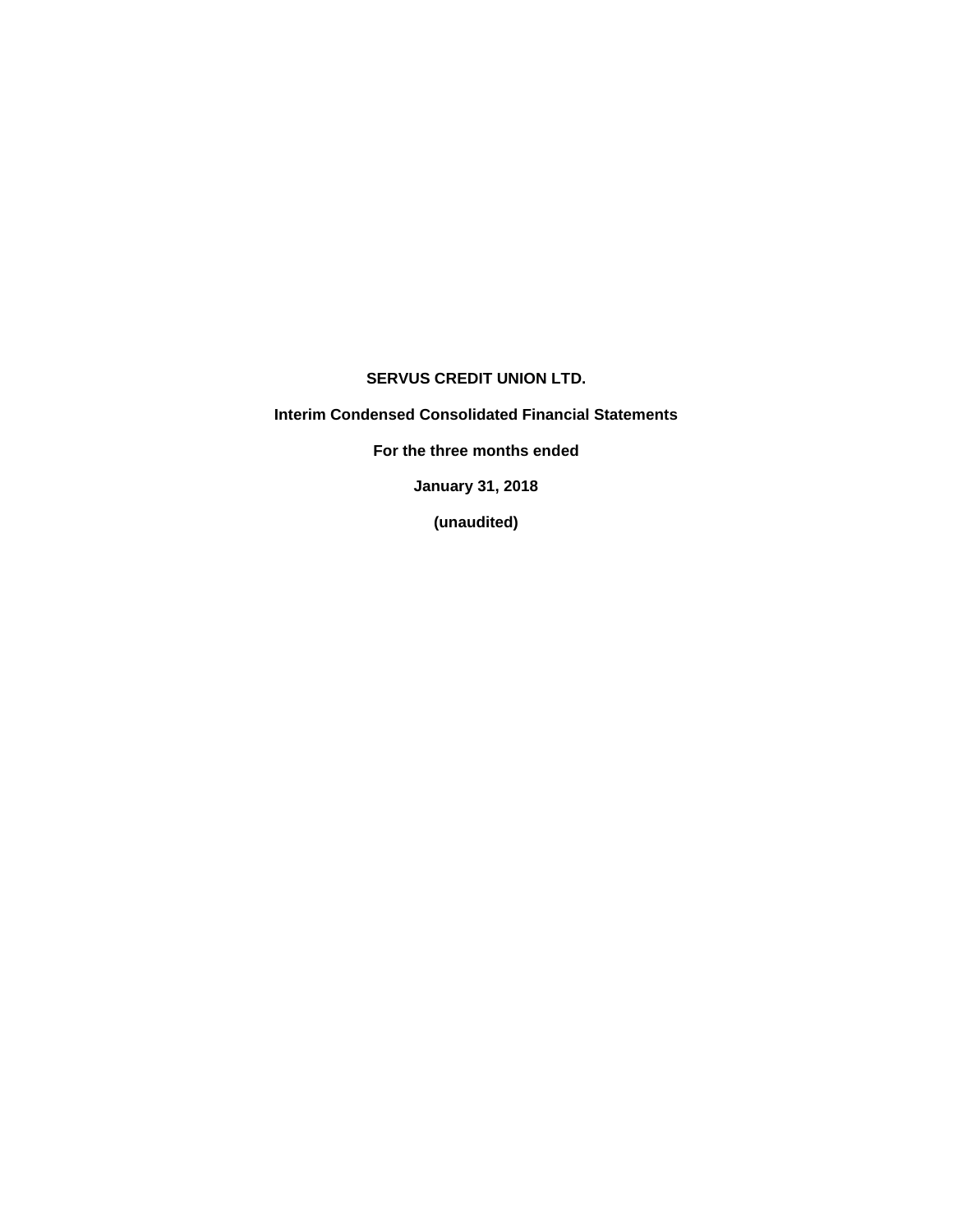# **SERVUS CREDIT UNION LTD. Interim Condensed Consolidated Financial Statements** (unaudited)

| Notes to the Interim Condensed Consolidated Financial Statements |  |
|------------------------------------------------------------------|--|
|                                                                  |  |
|                                                                  |  |
|                                                                  |  |
|                                                                  |  |
|                                                                  |  |
|                                                                  |  |
|                                                                  |  |
|                                                                  |  |
|                                                                  |  |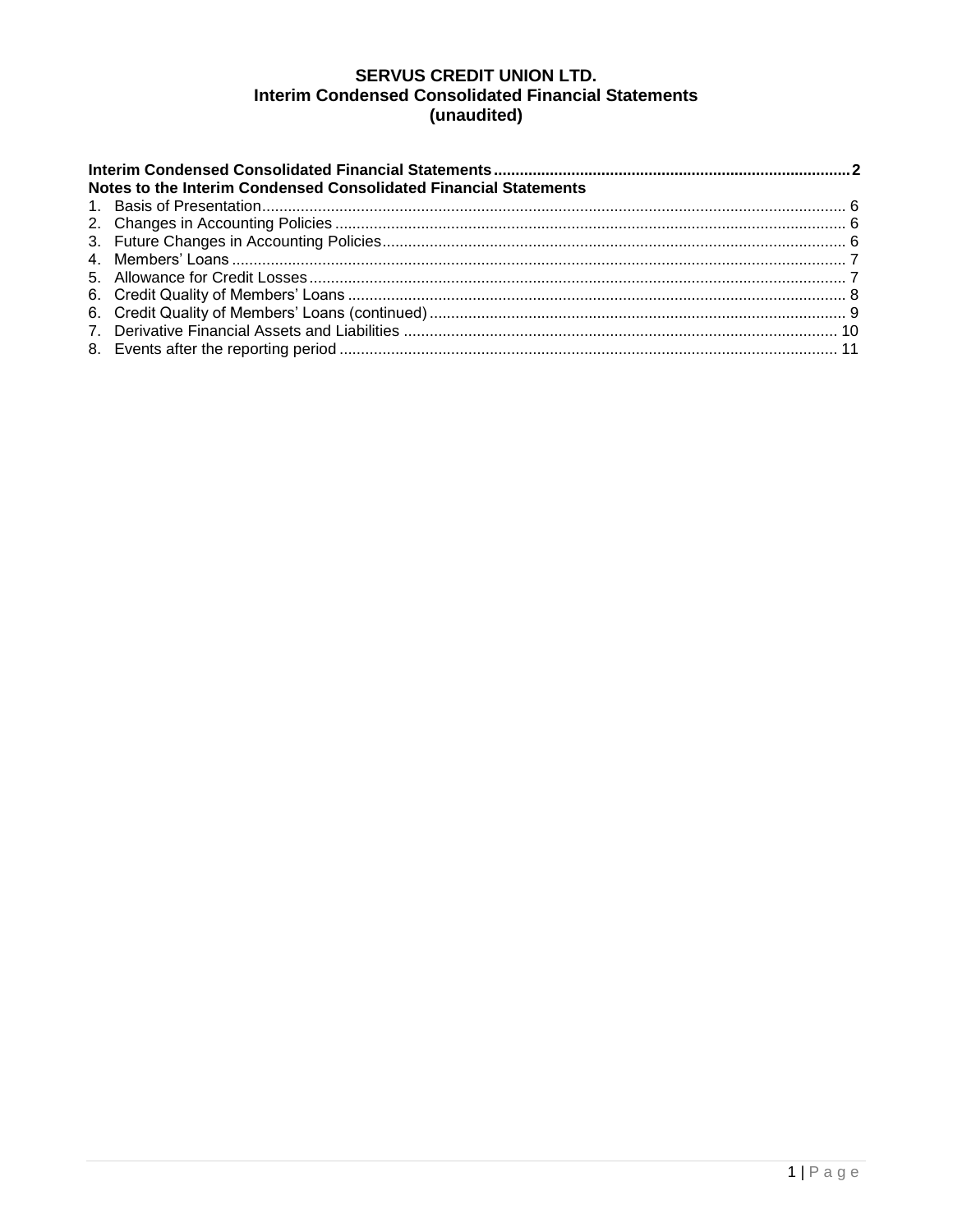### **SERVUS CREDIT UNION LTD. Interim Condensed Consolidated Statement of Financial Position (Canadian \$ thousands) (unaudited)**

|                                                                                                                                                                                                                                                                  | <b>Notes</b>   | January 31<br>2018                                                              | October 31<br>2017                                                                       |
|------------------------------------------------------------------------------------------------------------------------------------------------------------------------------------------------------------------------------------------------------------------|----------------|---------------------------------------------------------------------------------|------------------------------------------------------------------------------------------|
| <b>Assets</b>                                                                                                                                                                                                                                                    |                |                                                                                 |                                                                                          |
| Cash and cash equivalents                                                                                                                                                                                                                                        | \$             | 316,284                                                                         | \$<br>104,118                                                                            |
| Investments                                                                                                                                                                                                                                                      |                | 1,051,714                                                                       | 1,181,454                                                                                |
| Members' loans                                                                                                                                                                                                                                                   | 4              | 13,655,570                                                                      | 13,675,636                                                                               |
| Assets held for sale                                                                                                                                                                                                                                             |                | 10,220                                                                          | 9,024                                                                                    |
| Other assets                                                                                                                                                                                                                                                     |                | 22,545                                                                          | 18,256                                                                                   |
| Property and equipment                                                                                                                                                                                                                                           |                | 145,123                                                                         | 147,127                                                                                  |
| Investment property                                                                                                                                                                                                                                              |                | 6,464                                                                           | 7,169                                                                                    |
| Derivative financial assets                                                                                                                                                                                                                                      | $\overline{7}$ | 29,255                                                                          | 31,695                                                                                   |
| Investment in associate                                                                                                                                                                                                                                          |                | 184,100                                                                         | 172,900                                                                                  |
| Intangible assets                                                                                                                                                                                                                                                |                | 42,050                                                                          | 43,078                                                                                   |
| <b>Total assets</b>                                                                                                                                                                                                                                              |                | 15,463,325                                                                      | 15,390,457                                                                               |
| Liabilities<br><b>Borrowings</b><br>Secured borrowings<br>Members' deposits<br>Trade payables and other liabilities<br>Income taxes payable<br>Derivative financial liabilities<br>Investment shares<br>Defined benefit plans<br>Deferred income tax liabilities | $\overline{7}$ | 1,440,211<br>12,412,946<br>127,930<br>1,473<br>15,682<br>415<br>7,235<br>20,608 | 100,000<br>1,093,288<br>12,560,063<br>173,565<br>894<br>13,006<br>415<br>7,219<br>17,894 |
| <b>Total liabilities</b>                                                                                                                                                                                                                                         |                | 14,026,500                                                                      | 13,966,344                                                                               |
| <b>Equity</b><br>Share capital<br>Retained earnings<br>Accumulated other comprehensive income (loss)                                                                                                                                                             |                | 643,836<br>784,794<br>7,193                                                     | 659,599<br>763,636<br>(144)                                                              |
| Total equity attributable to members                                                                                                                                                                                                                             |                |                                                                                 |                                                                                          |
| of the Credit Union                                                                                                                                                                                                                                              |                | 1,435,823                                                                       | 1,423,091                                                                                |
| Non-controlling interest                                                                                                                                                                                                                                         |                | 1,002                                                                           | 1,022                                                                                    |
| <b>Total equity</b>                                                                                                                                                                                                                                              |                | 1,436,825                                                                       | 1,424,113                                                                                |
| <b>Total liabilities and equity</b>                                                                                                                                                                                                                              | \$             | 15.463.325                                                                      | \$<br>15,390,457                                                                         |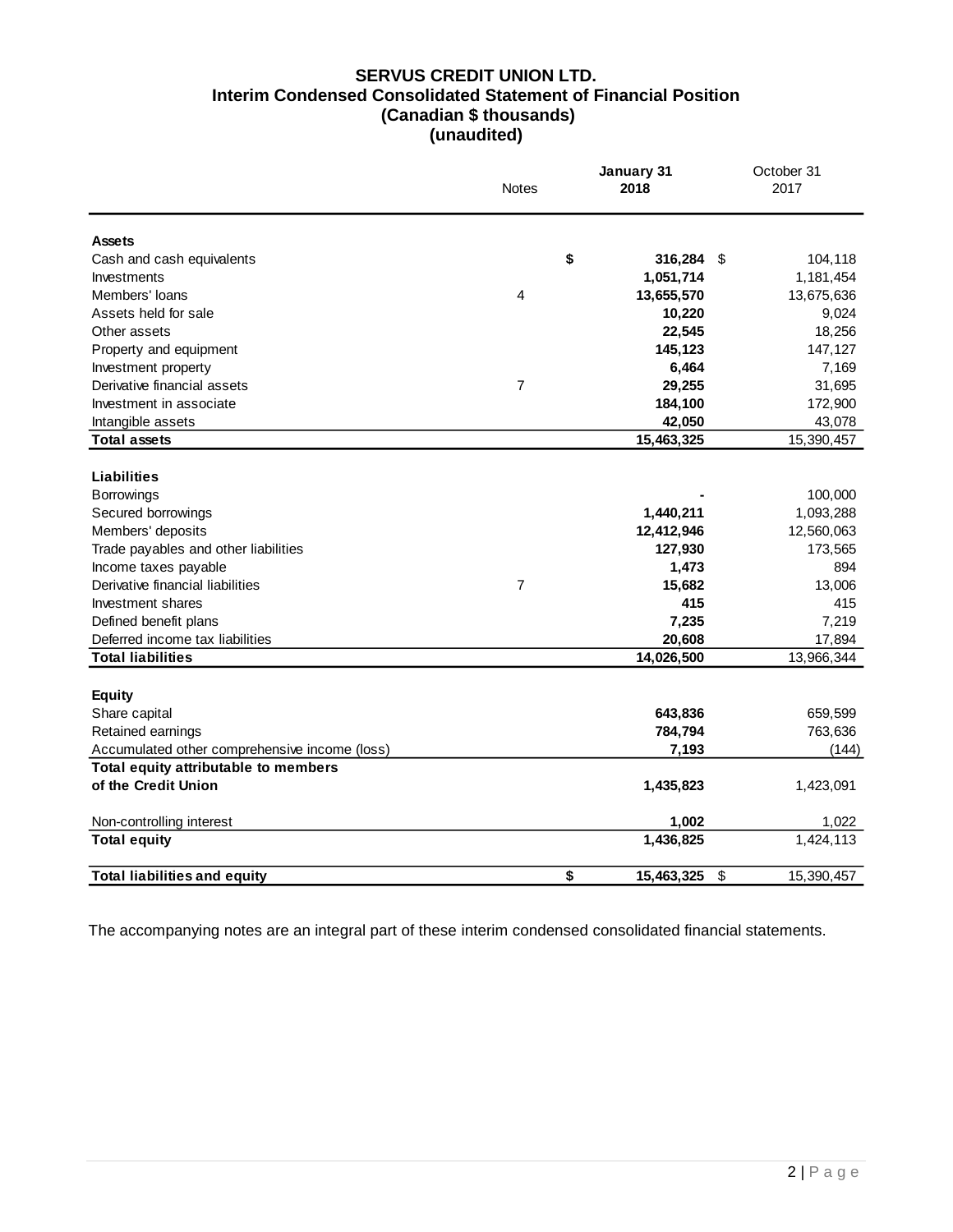### **SERVUS CREDIT UNION LTD. Interim Condensed Consolidated Statement of Income and Comprehensive Income (Canadian \$ thousands) (unaudited)**

|                                                                                                |              | Three months       | Three months       |
|------------------------------------------------------------------------------------------------|--------------|--------------------|--------------------|
|                                                                                                |              | ended              | ended              |
|                                                                                                |              | January 31<br>2018 | January 31<br>2017 |
|                                                                                                | <b>Notes</b> |                    |                    |
| Interest income                                                                                |              |                    |                    |
| Members' loans                                                                                 | \$           | 124,879 \$         | 117,714            |
| Investments                                                                                    |              | 1,375              | 1,943              |
| <b>Total interest income</b>                                                                   |              | 126,254            | 119,657            |
| Interest expense                                                                               |              |                    |                    |
| Members' deposits                                                                              |              | 30,148             | 26,029             |
| Other interest expense                                                                         |              | 5,432              | 4,338              |
| <b>Total interest expense</b>                                                                  |              | 35,580             | 30,367             |
| Net interest income                                                                            |              | 90,674             | 89,290             |
| Other income                                                                                   |              | 22,186             | 23,179             |
| Share of profits from associate                                                                |              | 1,149              | 3,044              |
| Net interest income and other income                                                           |              | 114,009            | 115,513            |
| Provision for credit losses                                                                    | 5            | 1,685              | 5,410              |
| Net interest income after                                                                      |              |                    |                    |
| provision for credit losses                                                                    |              | 112,324            | 110,103            |
| <b>Operating expenses</b>                                                                      |              |                    |                    |
| Personnel                                                                                      |              | 46,388             | 45,489             |
| General                                                                                        |              | 13,915             | 9,817              |
| Occupancy                                                                                      |              | 5,173              | 5,083              |
| Member security                                                                                |              | 3,476              | 3,469              |
| Depreciation                                                                                   |              | 3,350              | 3,528              |
| Organization                                                                                   |              | 1,383              | 1,369              |
| Impairment of assets                                                                           |              | 142                | 570                |
| Amortization                                                                                   |              | 1,695              | 1,605              |
| <b>Total operating expenses</b>                                                                |              | 75,522             | 70,930             |
| Income before patronage allocation                                                             |              |                    |                    |
| to members and income taxes                                                                    |              | 36,802             | 39,173             |
| Patronage allocation to members                                                                |              | 7,906              | 6,994              |
| Income before income taxes                                                                     |              | 28,896             | 32,179             |
|                                                                                                |              |                    |                    |
| Income taxes                                                                                   |              | 7,758              | 8,312              |
| Net income                                                                                     | \$           | 21,138             | \$<br>23,867       |
| Other comprehensive income (loss)                                                              |              | 7,337              | (215)              |
| <b>Total comprehensive income</b>                                                              | \$           | 28,475             | 23,652             |
|                                                                                                |              |                    |                    |
| Other comprehensive income (loss) for the year, net of tax:                                    |              |                    |                    |
| Share of other comprehensive income (loss) from associate                                      |              |                    |                    |
| Actuarial (loss) gain on defined benefit pension plans <sup>(1)</sup>                          |              | (108)              | 23                 |
| (net of income tax (recovery) expense of \$(40), 2017 - \$8)                                   |              |                    |                    |
| Unrealized gain (loss) and reclassification adjustments on available for                       |              | 7,445              | (238)              |
| sale securities (net of income tax expense (recovery) of \$2,754, 2017 - \$(88) <sup>(2)</sup> |              |                    |                    |
| Total other comprehensive income (loss)                                                        | \$           | 7,337              | \$<br>(215)        |
| Total comprehensive income                                                                     |              |                    |                    |
| Comprehensive income attributable to members                                                   |              | 28,495             | 23,649             |
| Comprehensive (loss) income attributable to non-controlling interest                           |              | (20)               | 3                  |
| Total comprehensive income                                                                     | \$           | 28,475 \$          | 23,652             |

*(1) The actuarial gains/losses will not be reclassified to profit or loss at a future date.*

*(2) These items may be reclassed to profit or loss at a future date.*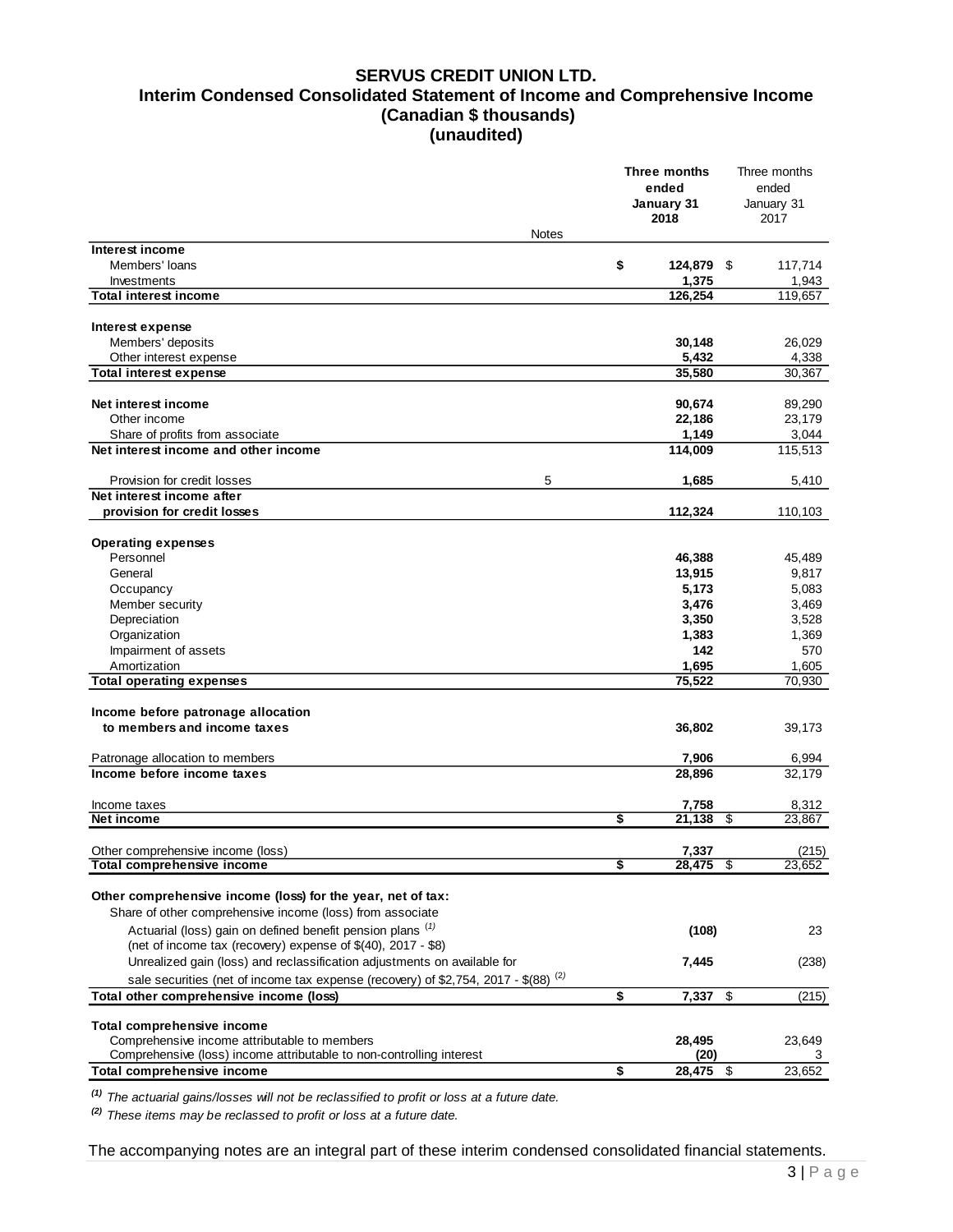# **SERVUS CREDIT UNION LTD. Interim Condensed Consolidated Statement of Changes in Equity (Canadian \$ thousands) (unaudited)**

|                                                    |                  |               |      |            | Accumulated          |                               |      |           |
|----------------------------------------------------|------------------|---------------|------|------------|----------------------|-------------------------------|------|-----------|
|                                                    |                  |               |      |            | Other                |                               |      |           |
|                                                    | Common           | Investment    |      | Retained   |                      | Comprehensive Non-controlling |      | Total     |
|                                                    | <b>Shares</b>    | <b>Shares</b> |      | Earnings   | Income               | Interest                      |      | Equity    |
| Balance at October 31, 2016                        | \$<br>523,247 \$ | 115,816 \$    |      | 697,883 \$ | 683                  | \$<br>1,011                   | - \$ | 1,338,640 |
| Changes in equity                                  |                  |               |      |            |                      |                               |      |           |
| Issues of share capital                            | 9,120            |               |      |            |                      |                               |      | 9,120     |
| Redemption of share capital                        | (17,998)         | (1,784)       |      |            |                      |                               |      | (19, 782) |
| Net income                                         |                  |               |      | 23,864     |                      | 3                             |      | 23,867    |
| Share of other comprehensive loss from associate   |                  |               |      |            | (215)                |                               |      | (215)     |
| Balance at January 31, 2017                        | \$<br>514,369    | \$<br>114,032 | - \$ | 721,747 \$ | 468                  | \$<br>1,014                   | - \$ | 1,351,630 |
|                                                    |                  |               |      |            | Accumulated<br>Other |                               |      |           |
|                                                    | Common           | Investment    |      | Retained   |                      | Comprehensive Non-controlling |      | Total     |
|                                                    | Shares           | <b>Shares</b> |      | Earnings   | Income (loss)        | Interest                      |      | Equity    |
| Balance at October 31, 2017                        | 541,472 \$       | 118,127 \$    |      | 763,636 \$ | $(144)$ \$           | $1,022$ \$                    |      | 1,424,113 |
| Changes in equity                                  |                  |               |      |            |                      |                               |      |           |
| Issues of share capital                            | 5,993            |               |      |            |                      |                               |      | 5,993     |
| Redemption of share capital                        | (19,608)         | (2, 148)      |      |            |                      |                               |      | (21, 756) |
| Net income (loss)                                  |                  |               |      | 21,158     |                      | (20)                          |      | 21,138    |
| Share of other comprehensive income from associate |                  |               |      |            | 7,337                |                               |      | 7,337     |
| Balance at January 31, 2018                        | 527,857          | \$<br>115,979 | S    | 784,794 \$ | 7,193                | 1,002<br>\$                   |      | 1,436,825 |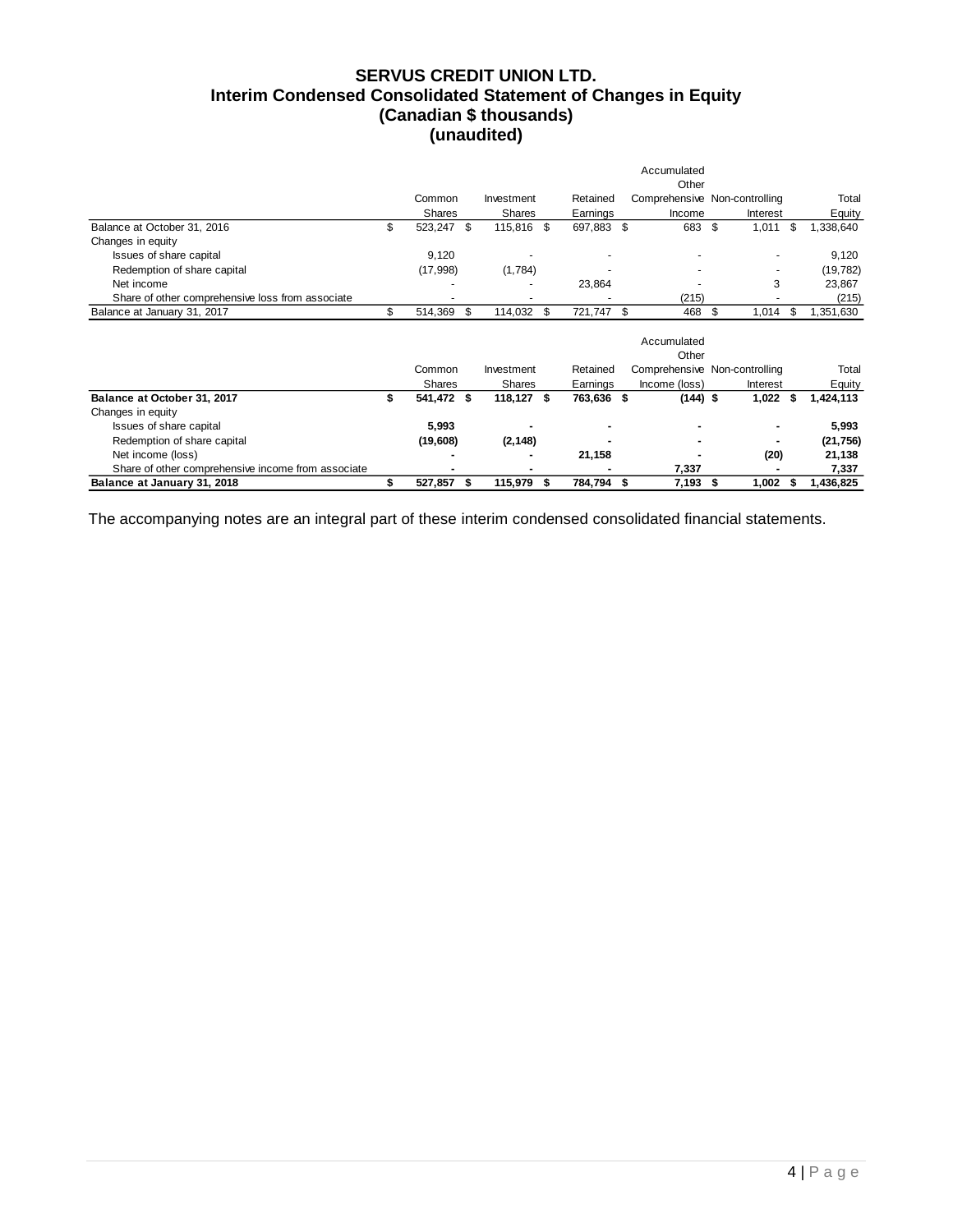# **SERVUS CREDIT UNION LTD. Interim Condensed Consolidated Statement of Cash Flows (Canadian \$ thousands) (unaudited)**

|                                                                 | <b>Three months</b><br>ended<br>January 31<br>2018 |                 | Three months<br>ended<br>January 31<br>2017 |
|-----------------------------------------------------------------|----------------------------------------------------|-----------------|---------------------------------------------|
| Cash flows from (used in) operating activities<br>Net income    | \$<br>21,138                                       | \$              | 23,867                                      |
| Adjustments for non-cash items and others                       |                                                    |                 |                                             |
| Net interest income                                             | (90, 674)                                          |                 | (89, 290)                                   |
| Provision for credit losses                                     | 1,685                                              |                 | 5,410                                       |
| Share of profits from investment in associate                   | (1, 149)                                           |                 | (3,044)                                     |
| Depreciation and amortization                                   | 5,045                                              |                 | 5,133                                       |
| Impairment of assets                                            | 142                                                |                 | 570                                         |
| Gain on assets held for sale                                    | (34)                                               |                 | (1, 172)                                    |
| (Gain) loss on property and equipment                           | (15)                                               |                 | 6                                           |
| Loss on investment property                                     | 49                                                 |                 |                                             |
| Income taxes                                                    | 7,758                                              |                 | 8,312                                       |
| Adjustments for net changes in operating assets and liabilities |                                                    |                 |                                             |
| Change in members' loans                                        | 17,768                                             |                 | (66, 679)                                   |
| Change in members' deposits                                     | (150, 448)                                         |                 | (232, 589)                                  |
| Change in assets held for sale                                  | (4, 875)                                           |                 | (3,281)                                     |
| Change in derivatives                                           | 5,116                                              |                 | 1,135                                       |
| Net change in other assets, provisions, and trade               |                                                    |                 |                                             |
| payables and other liabilities                                  | (52, 622)                                          |                 | (31, 053)                                   |
| Income taxes received and (paid), net                           | (4, 465)                                           |                 | (10, 401)                                   |
| Interest received                                               | 126,135                                            |                 | 121,086                                     |
| Interest paid                                                   | (32, 249)                                          |                 | (33, 692)                                   |
| Net cash used in operating activities                           | (151, 695)                                         |                 | (305, 682)                                  |
|                                                                 |                                                    |                 |                                             |
| Cash flows from (used in) investing activities                  |                                                    |                 |                                             |
| Additions to intangible assets                                  | (667)                                              |                 | (461)                                       |
| Additions to property and equipment, and                        |                                                    |                 |                                             |
| investment property                                             | (1, 134)                                           |                 | (396)                                       |
| Proceeds on disposal of property and equipment, and             |                                                    |                 |                                             |
| investment property                                             | 458                                                |                 | 19                                          |
| Proceeds on disposal of assets held for sale                    | 3,572<br>130,472                                   |                 | 8,869                                       |
| Investments<br>Net cash from (used in) investing activities     | 132,701                                            |                 | (29, 211)<br>(21, 180)                      |
|                                                                 |                                                    |                 |                                             |
| Cash flows from (used in) financing activities                  |                                                    |                 |                                             |
| Term loans and lines of credit                                  | (100,000)                                          |                 | 72,450                                      |
| Advances of secured borrowing                                   | 430,611                                            |                 | 311,819                                     |
| Repayment of secured borrowing                                  | (83, 688)                                          |                 | (65, 808)                                   |
| Shares issued                                                   | 5,993                                              |                 | 9,120                                       |
| Shares redeemed                                                 | (21, 756)                                          |                 | (19, 782)                                   |
| Net cash from financing activities                              | 231,160                                            |                 | 307,799                                     |
|                                                                 |                                                    |                 |                                             |
| Increase (decrease) in cash and cash equivalents                | 212,166                                            |                 | (19,063)                                    |
| Cash and cash equivalents, beginning of period                  | 104,118                                            |                 | 102,002                                     |
| Cash and cash equivalents, end of period                        | \$<br>316,284                                      | $\overline{\$}$ | 82,939                                      |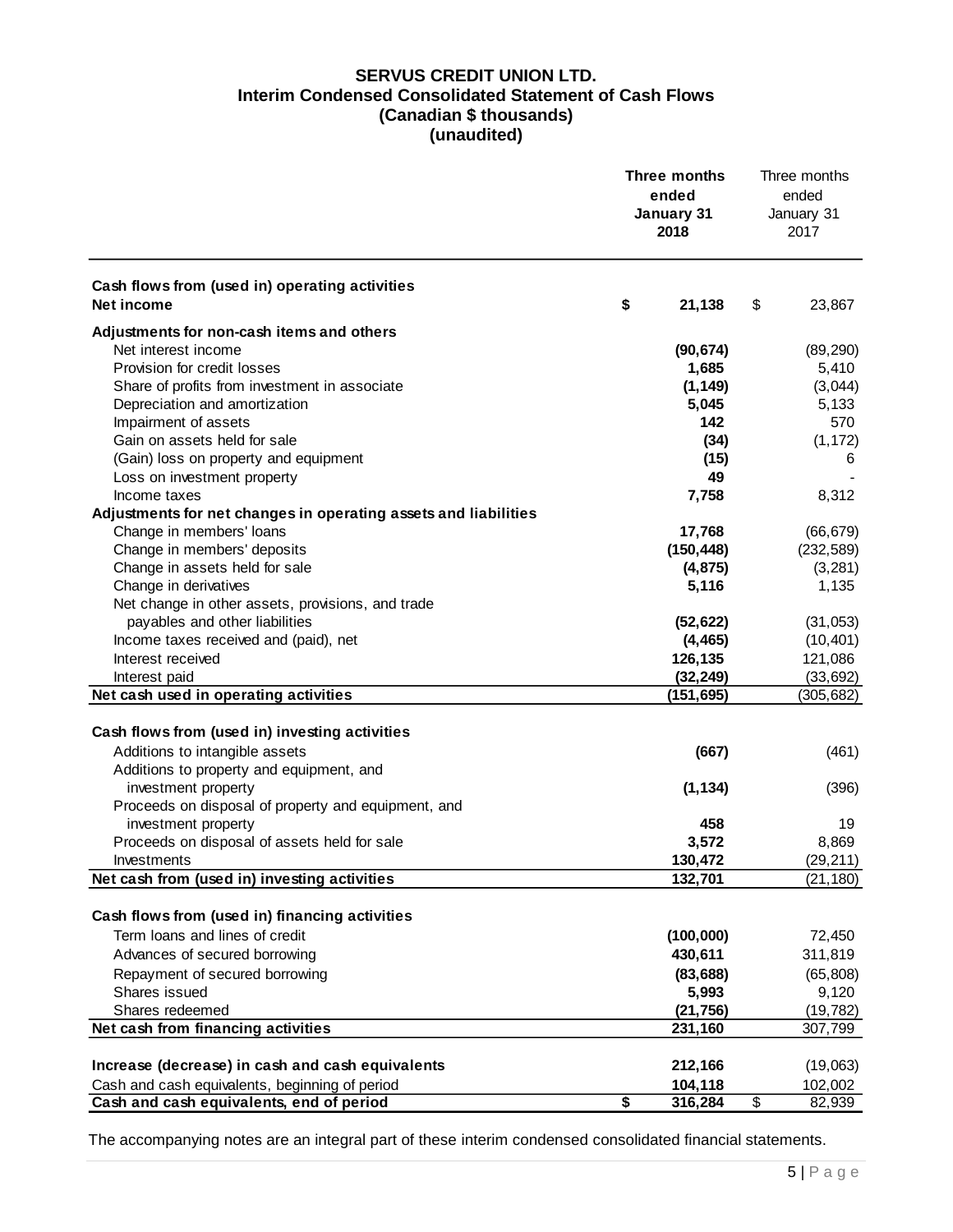### <span id="page-6-0"></span>**1. BASIS OF PRESENTATION**

These interim condensed consolidated financial statements are prepared in accordance with International Accounting Standard (IAS) 34 Interim Financial Reporting as issued by the International Accounting Standards Board (IASB). The interim condensed consolidated financial statements do not include all of the information required for full annual financial statements and should be read in conjunction with Servus Credit Union Ltd. ("Servus" or the "Credit Union") 2017 audited annual consolidated financial statements.

These interim condensed consolidated financial statements were approved by the Audit and Finance Committee on March 19, 2018.

### **Significant Accounting Estimates, Assumptions and Judgements**

The preparation of the interim condensed consolidated financial statements requires management to exercise estimates, assumptions and judgements that affect the application of accounting policies and the reported amounts of assets, liabilities, income, and expenses. These significant estimates, assumptions and judgements have been disclosed in note 2 of Servus' 2017 annual consolidated financial statements. The estimates, assumptions and judgements used in preparation of these interim condensed consolidated financial statements are consistent with the most recent 2017 annual financial statements.

### <span id="page-6-1"></span>**2. CHANGES IN ACCOUNTING POLICIES**

These interim condensed consolidated financial statements have been prepared following the same accounting policies and methods as those used in preparing Servus' 2017 annual consolidated financial statements.

#### <span id="page-6-2"></span>**3. FUTURE CHANGES IN ACCOUNTING POLICIES**

The Credit Union is currently assessing the impact of adopting the following developments in new accounting standards on the financial statements that took place during the interim period to the reporting date. At this time, the impact of this change to the Credit Union is unknown.

**Effective for the Credit Union – November 1, 2019**

#### o **IFRS 3 Business Combinations**

In December 2017, the IASB issued amendments to IFRS 3 to clarify that when an entity subsequently obtains control of a business that is a joint operation, it must remeasure previously held interests in that business.

#### o **IFRS 11 Joint Arrangements**

In December 2017, the IASB issued amendments to IFRS 11 to clarify that when an entity subsequently obtains joint control of a business that is a joint operation, the entity does not remeasure previously held interests in that business.

#### o **IAS 12 Income Taxes**

In December 2017, the IASB issued amendments to IAS 12 to clarify that the income tax consequences of dividends are linked more directly to past transactions or events that generated distributable profits than to distributions to owners. As a result, an entity recognizes the income tax consequences of dividends in profit or loss, other comprehensive income, or the statement of changes in equity according to where the entity originally recognized those past transactions or events.

### o **IAS 23 Borrowing Costs**

In December 2017, the IASB issued amendments to IAS 23 to clarify that if any specific borrowing remains outstanding after the related asset is ready for its intended use or sale, that borrowing becomes part of the funds that an entity borrows generally when calculating the capitalization rate on general borrowings.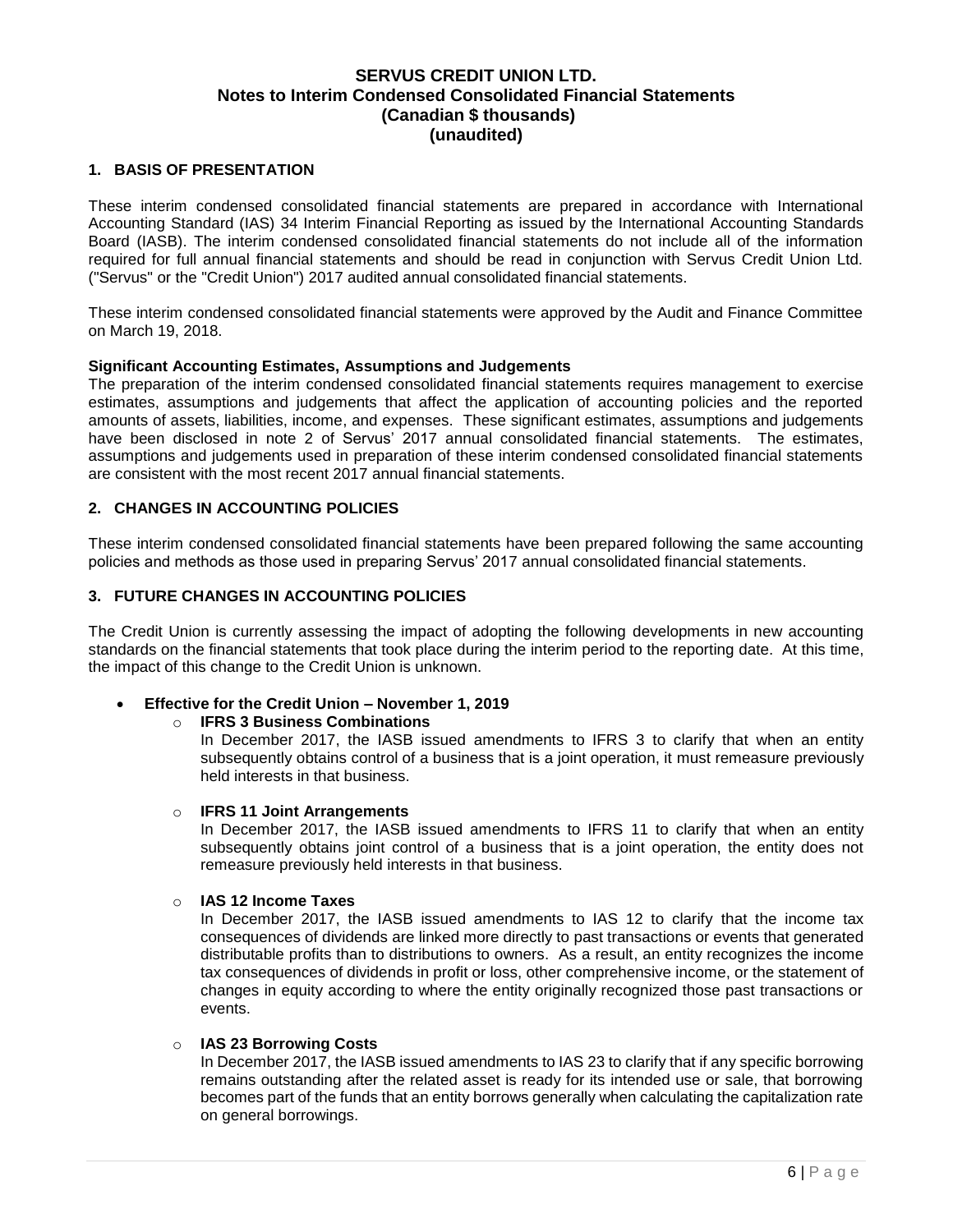### <span id="page-7-0"></span>**4. MEMBERS' LOANS**

|                                  |                     |      | <b>Specific</b> | <b>Collective</b> |   |                   |      | Impaired |  |
|----------------------------------|---------------------|------|-----------------|-------------------|---|-------------------|------|----------|--|
|                                  | <b>Gross Amount</b> |      | Allowance       | Allowance         |   | <b>Net Amount</b> |      | Loans    |  |
| As at January 31, 2018           |                     |      |                 |                   |   |                   |      |          |  |
| Residential mortgages            | \$<br>7,966,628     | - \$ | 52              | \$<br>955         | S | 7,965,621         | - \$ | 933      |  |
| Commercial mortgages and loans   | 4,327,222           |      | 19.016          | 3.741             |   | 4,304,465         |      | 28,765   |  |
| Consumer Ioans                   | 980.670             |      | 2.171           | 6.774             |   | 971,725           |      | 3,631    |  |
| Agricultural mortgages and loans | 375,675             |      |                 | 138               |   | 375,536           |      | 501      |  |
|                                  | 13,650,195          |      | 21.240          | 11,608            |   | 13,617,347        |      | 33,830   |  |
| Accrued interest                 | 40,451              |      | 1,604           | 624               |   | 38,223            |      |          |  |
| Total                            | 13,690,646          |      | 22,844          | 12.232            |   | 13,655,570        | S    | 33,830   |  |

|                                  | Gross Amount |            |     | Specific<br>Allowance |      | Collective<br>Allowance |   | Net Amount |     | Impaired<br>Loans |  |
|----------------------------------|--------------|------------|-----|-----------------------|------|-------------------------|---|------------|-----|-------------------|--|
| As at October 31, 2017           |              |            |     |                       |      |                         |   |            |     |                   |  |
| Residential mortgages            | \$           | 7.959.489  | \$  | 56                    | - \$ | 1,009                   | S | 7.958.424  | S   | 570               |  |
| Commercial mortgages and loans   |              | 4,337,661  |     | 21,479                |      | 1,808                   |   | 4,314,374  |     | 30,634            |  |
| Consumer Ioans                   |              | 996,818    |     | 2,384                 |      | 7,539                   |   | 986,895    |     | 3,936             |  |
| Agricultural mortgages and loans |              | 377,098    |     | $\blacksquare$        |      | 100                     |   | 376.998    |     | 500               |  |
|                                  |              | 13,671,066 |     | 23.919                |      | 10.456                  |   | 13,636,691 |     | 35,640            |  |
| Accrued interest                 |              | 41,064     |     | 1,558                 |      | 561                     |   | 38,945     |     |                   |  |
| Total                            |              | 13,712,130 | \$. | 25.477                |      | 11.017                  |   | 13,675,636 | \$. | 35,640            |  |

### <span id="page-7-1"></span>**5. ALLOWANCE FOR CREDIT LOSSES**

#### **Specific Allowance**

|                             | <b>Residential</b> | Commercial | <b>Consumer</b> |      | Agricultural             | <b>Interest</b> | <b>Total</b> |
|-----------------------------|--------------------|------------|-----------------|------|--------------------------|-----------------|--------------|
| As at October 31, 2017      | 56<br>- \$         | 21,479     | 2,384           | - \$ | $\sim$                   | 1,558           | 25,477       |
| Recoveries of previous loan |                    |            |                 |      |                          |                 |              |
| write-offs                  | 10                 | 50         | 574             |      | $\overline{\phantom{0}}$ |                 | 634          |
| Allowance charged to        |                    |            |                 |      |                          |                 |              |
| net income                  | 241                | (596)      | 422             |      |                          | 402             | 470          |
|                             | 307                | 20.933     | 3.380           |      |                          | 1.960           | 26,581       |
| Loans written off           | (255)              | (1, 917)   | (1,209)         |      | $\overline{\phantom{0}}$ | (356)           | (3,737)      |
| As at January 31, 2018      | 52                 | 19,016     | 2.171           |      |                          | 1,604           | 22,844       |

|                             | Residential | Commercial | Consumer    |      | Agricultural | Interest    |                          | Total    |
|-----------------------------|-------------|------------|-------------|------|--------------|-------------|--------------------------|----------|
| As at October 31, 2016      | 421<br>\$   | 13,456     | \$<br>2,990 | - \$ | 71           | 1.470<br>\$ |                          | 18.408   |
| Recoveries of previous loan |             |            |             |      |              |             |                          |          |
| write-offs                  | 5           | 201        | 1.382       |      |              |             | $\overline{\phantom{a}}$ | 1.588    |
| Allowance charged to        |             |            |             |      |              |             |                          |          |
| net income                  | 1.091       | 13.827     | 7.627       |      | 296          | 646         |                          | 23,487   |
|                             | 1,517       | 27.484     | 11.999      |      | 367          | 2,116       |                          | 43.483   |
| Loans written off           | (1, 461)    | (6,005)    | (9,615)     |      | (367)        | (558)       |                          | (18,006) |
| As at October 31, 2017      | 56          | 21.479     | 2,384       |      | -            | 1,558       |                          | 25,477   |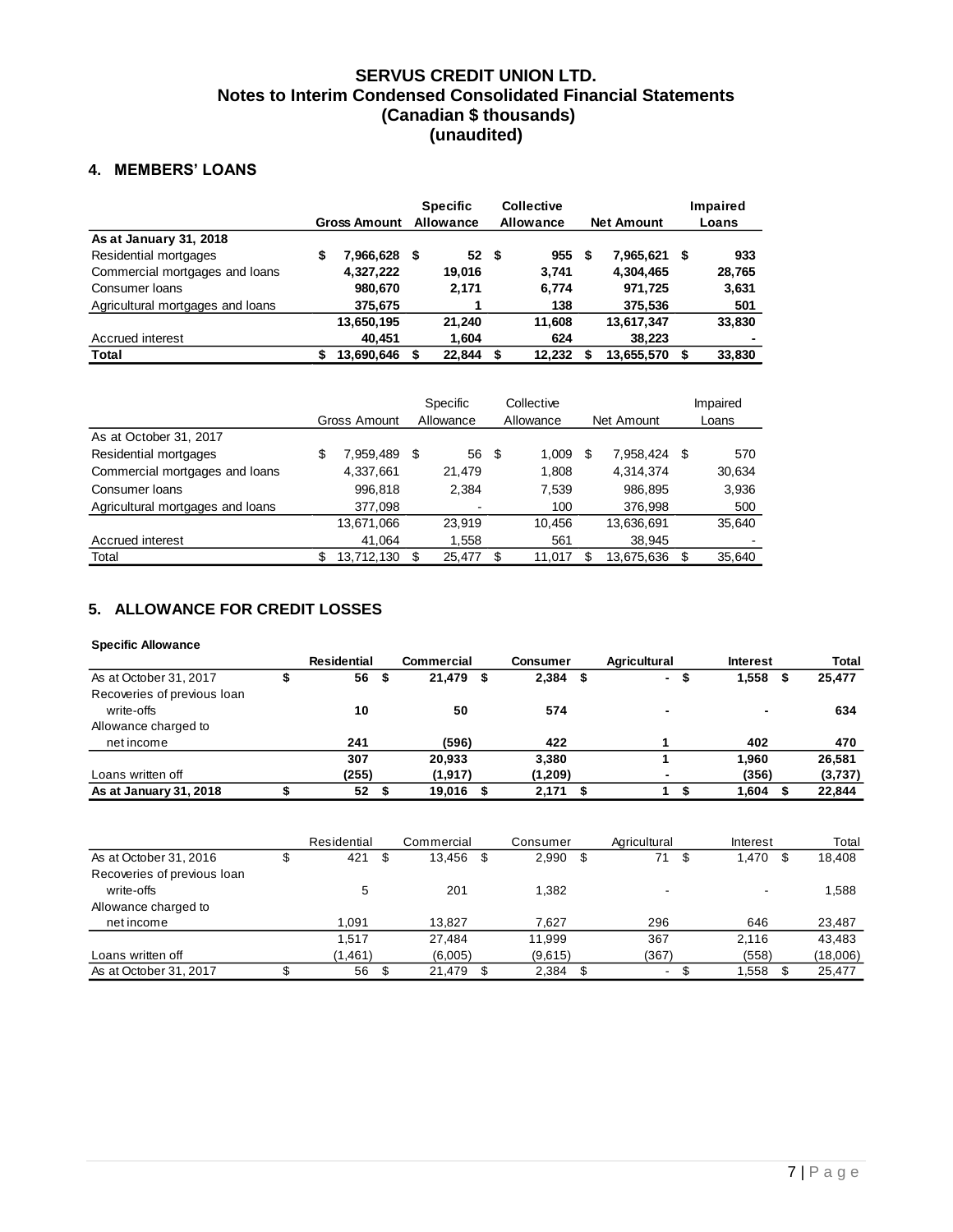# **5. ALLOWANCE FOR CREDIT LOSSES (CONTINUED)**

| <b>Collective Allowance</b> |   |                    |      |            |                 |      |              |     |                 |   |           |
|-----------------------------|---|--------------------|------|------------|-----------------|------|--------------|-----|-----------------|---|-----------|
|                             |   | <b>Residential</b> |      | Commercial | <b>Consumer</b> |      | Agricultural |     | <b>Interest</b> |   | Total     |
| As at October 31, 2017      | J | 1,009              | - \$ | $1,808$ \$ | 7,539           | - \$ | 100          | \$  | 561             | ъ | 11,017    |
| Allowance charged to        |   |                    |      |            |                 |      |              |     |                 |   |           |
| net income                  |   | (54)               |      | 1.933      | (765)           |      | 38           |     | 63              |   | 1,215     |
| As at January 31, 2018      |   | 955                | S    | 3,741      | $6,774$ \$      |      | 138          |     | 624             |   | 12,232    |
|                             |   | Residential        |      | Commercial | Consumer        |      | Agricultural |     | Interest        |   | Total     |
| As at October 31, 2016      | S | 1,292              | - \$ | 6,477      | \$<br>12,633    | - \$ | 17           | \$  | 788             | S | 21,207    |
| Allowance charged to        |   |                    |      |            |                 |      |              |     |                 |   |           |
| net income                  |   | (283)              |      | (4,669)    | (5.094)         |      | 83           |     | (227)           |   | (10, 190) |
| As at October 31, 2017      |   | 1.009              | \$.  | 1,808      | \$<br>7,539     | - \$ | 100          | \$. | 561             |   | 11,017    |

### <span id="page-8-0"></span>**6. CREDIT QUALITY OF MEMBERS' LOANS**

The following analysis includes individual loans that are impaired, or potentially impaired, based on the age of repayments outstanding in determining the specific allowance. Risk categories are defined by the Corporation and allow management to monitor credit risk.

| As at January 31, 2018                                | Residential     |    | Commercial   | Consumer   | Agricultural     | Total      |
|-------------------------------------------------------|-----------------|----|--------------|------------|------------------|------------|
| <b>Risk Categories</b>                                |                 |    |              |            |                  |            |
| 1 to 5 - Satisfactory risk                            | \$<br>۰.        | \$ | 4,260,965 \$ | $\sim$     | \$<br>373,385 \$ | 4,634,350  |
| 6 - Watch list                                        |                 |    | 26,986       |            |                  | 26,986     |
| 8 - Impaired risk - performing                        |                 |    | 2,189        |            | 182              | 2,371      |
| 7 and 9 - Unacceptable/impaired risk - non-           |                 |    |              |            |                  |            |
| performing                                            |                 |    | 8,318        |            | 1,606            | 9,924      |
| Loans without risk rating                             | 7,965,695       |    |              | 977,039    |                  | 8,942,734  |
| Loans not impaired                                    | 7,965,695       |    | 4,298,458    | 977,039    | 375,173          | 13,616,365 |
| Loans specifically impaired                           | 933             |    | 28,765       | 3,631      | 501              | 33,830     |
| <b>Sub Total</b>                                      | 7,966,628       |    | 4,327,223    | 980,670    | 375,674          | 13,650,195 |
| <b>Accrued interest</b>                               | 12,638          |    | 14,202       | 10,196     | 3,415            | 40,451     |
| Total                                                 | \$<br>7,979,266 | s. | 4,341,425 \$ | 990,866 \$ | 379,089 \$       | 13,690,646 |
|                                                       |                 |    |              |            |                  |            |
|                                                       |                 |    |              |            |                  |            |
| As at October 31, 2017                                | Residential     |    | Commercial   | Consumer   | Agricultural     | Total      |
| <b>Risk Categories</b>                                |                 |    |              |            |                  |            |
| 1 to 5 - Satisfactory risk                            | \$<br>$\sim$    | \$ | 4,282,832 \$ | $\sim$     | \$<br>374,984 \$ | 4,657,816  |
| 6 - Watch list                                        |                 |    | 8,804        |            |                  | 8,804      |
| 8 - Impaired risk - performing                        |                 |    | 3,319        |            | 170              | 3,489      |
| 7 and 9 - Unacceptable/impaired risk - non-performing |                 |    | 12,072       |            | 1,444            | 13,516     |
| Loans without risk rating                             | 7,958,919       |    |              | 992,882    |                  | 8,951,801  |
| Loans not impaired                                    | 7,958,919       |    | 4,307,027    | 992,882    | 376,598          | 13,635,426 |
| Loans specifically impaired                           | 570             |    | 30,634       | 3,936      | 500              | 35,640     |
| Sub Total                                             | 7,959,489       |    | 4.337.661    | 996,818    | 377.098          | 13,671,066 |
| Accrued interest                                      | 12,530          |    | 14,238       | 10,195     | 4,101            | 41,064     |

- Risk Rating 6: This category includes accounts where there is not a risk for principal or interest at present, but the performance trend is negative and unless reversed could lead to losses for Servus. This is a transitional rating since the expectation is to be able to upgrade the account within the next 12-month period.
	- Risk Rating 7: These members exhibit the characteristics in the Risk 6 category, but one or more of the following apply:
		- a. Interest is 60 or more days in arrears. (30 days for term loans subject to annual payments).
		- b. The collection of interest is in doubt, but there is no exposure for principal.
- Risk Rating 8: The deterioration in value of the security could make a loss in principal likely. However, the loan is still performing with payments being applied against principal and interest within the contractual terms.
- Risk Rating 9: This category uses the same criteria that are established for Risk 7, but there is deterioration in the value of the security that could make a loss in principal likely.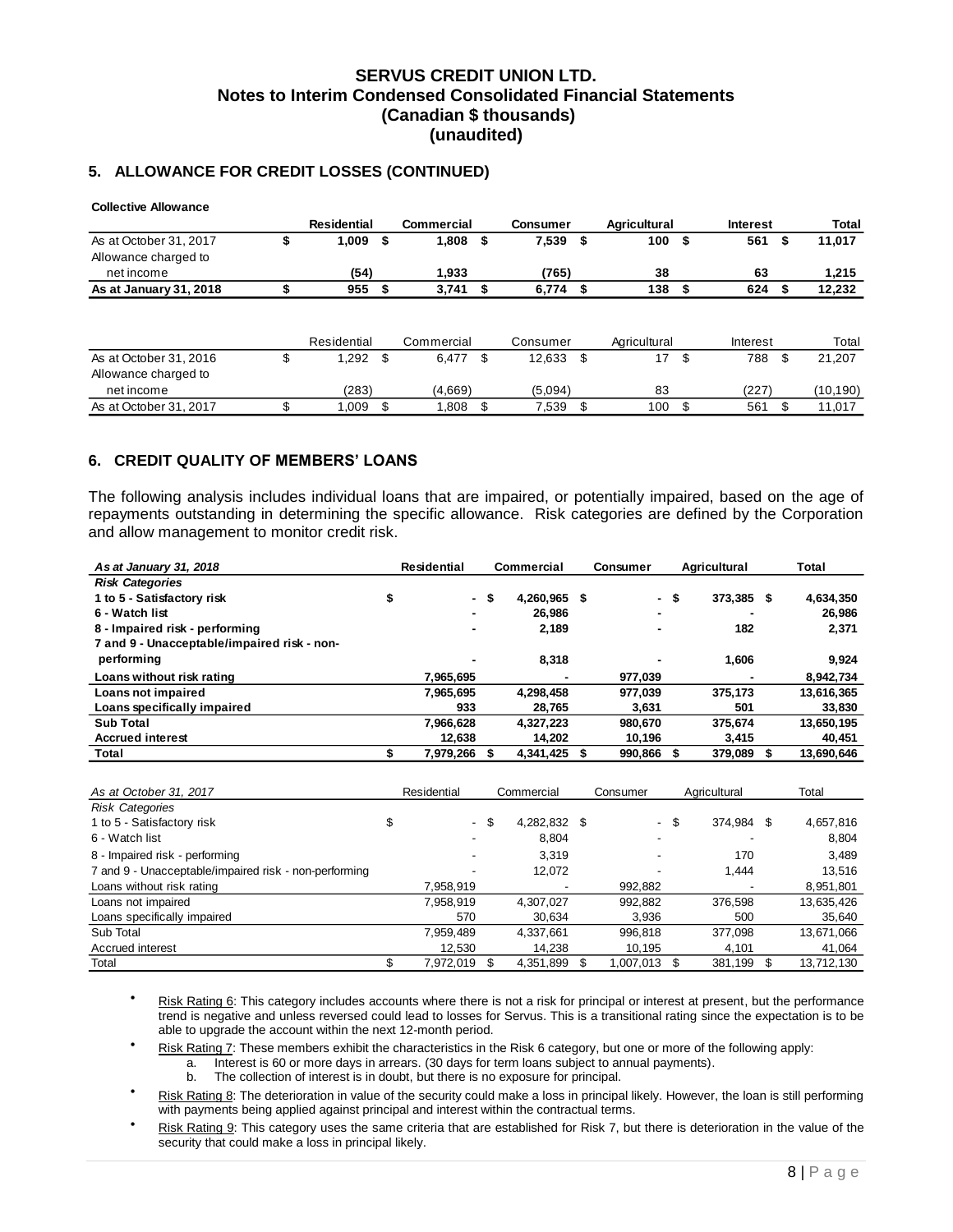### <span id="page-9-0"></span>**6. CREDIT QUALITY OF MEMBERS' LOANS (CONTINUED)**

*Loans past due, as at January 31, 2018*

|                        | Residential | Commercial | Consumer | Agricultural | Total   |
|------------------------|-------------|------------|----------|--------------|---------|
| Past due up to 29 days | 101,336     | 22.180     | 15.157   | 2,708        | 141,381 |
| Past due 30 - 59 days  | 35.936      | 16.903     | 5.783    | 3,406        | 62,028  |
| Past due 60 - 89 days  | 12.183      | 15,813     | 2.741    | 1.757        | 32.494  |
| Past due over 90 days  | 20.479      | 35.290     | 4.102    | 2.049        | 61.920  |
| Total                  | 169.934     | 90,186     | 27,783   | 9,920        | 297.823 |

*Loans past due, as at October 31, 2017*

|                        | Residential | Commercial | Consumer  | Agricultural | Total   |
|------------------------|-------------|------------|-----------|--------------|---------|
| Past due up to 29 days | 108.702 \$  | 12.024     | 15.432 \$ | 3.185        | 139.343 |
| Past due 30 - 59 days  | 42.700      | 17,986     | 7,127     | 423          | 68,236  |
| Past due 60 - 89 days  | 17.417      | 2.351      | 2.576     | 30           | 22.374  |
| Past due over 90 days  | 20.795      | 36.184     | 3.840     | 2.092        | 62,911  |
| Total                  | 189.614     | 68.545     | 28.975    | 5.730        | 292.864 |

#### *Loans Past Due but Not Impaired*

Members' loans are considered past due when payments have not been received by the contractual due date. The following table presents the carrying value of members' loans that are past due but not classified as impaired because they are either (i) less than 90 days past due unless there is information to the contrary that an impairment event has occurred or (ii) fully secured and collection efforts are reasonably expected to result in full repayment.

#### *Loans past due but not impaired, as at January 31, 2018*

|                        | Residential | Commercial | Consumer | Agricultural | <b>Total</b> |
|------------------------|-------------|------------|----------|--------------|--------------|
| Past due up to 29 days | 101.336     | 22.030     | 15.060   | 2,708        | 141.134      |
| Past due 30 - 59 days  | 35.935      | 14.970     | 5.548    | 3,405        | 59.858       |
| Past due 60 - 89 days  | 12.183      | 15.381     | 2,482    | 1.757        | 31,803       |
| Past due over 90 days  | 19.547      | 12.577     | 1.094    | 1.549        | 34.767       |
| Total                  | 169.001     | 64.958     | 24,184   | 9,419        | 267.562      |

*Loans past due but not impaired, as at October 31, 2017*

|                        | Residential | Commercial | Consumer | Agricultural | Total   |
|------------------------|-------------|------------|----------|--------------|---------|
| Past due up to 29 days | 108.702     | 11.755     | 15,389   | 3.185        | 139.031 |
| Past due 30 - 59 days  | 42.700      | 17.836     | 6,823    | 423          | 67,782  |
| Past due 60 - 89 days  | 17,417      | 1.627      | 2,326    | 30           | 21.400  |
| Past due over 90 days  | 20.225      | 9.672      | 932      | .591         | 32.420  |
| Total                  | 189.044     | 40.890     | 25.470   | 5.229        | 260.633 |

The Credit Union has documented policies and procedures in place for the valuation of financial and non-financial collateral. For impaired loans, an assessment of the collateral is taken into consideration when estimating the net realizable amount of the loans.

The amount and types of collateral required depend on the Credit Union's assessment of members' credit quality and repayment capacity. Non-financial collateral taken by the Credit Union includes vehicles, residential real estate, real estate under development, business assets such as trade receivables, inventory, and property and equipment. The main types of financial collateral taken by the Credit Union include mortgage, cash, negotiable securities and investments. Guarantees are also taken to reduce credit exposure risk.

|                             |    | As at<br>January 31<br>2018 | As at<br>October 31<br>2017 |            |  |  |
|-----------------------------|----|-----------------------------|-----------------------------|------------|--|--|
| Loans by security:          |    |                             |                             |            |  |  |
| Insured loans and mortgages | \$ | 2,760,056                   | S                           | 2,759,164  |  |  |
| Secured by mortgage         |    | 8,980,564                   |                             | 8,900,893  |  |  |
| Secured by other            |    | 1,147,278                   |                             | 1,238,908  |  |  |
| Unsecured                   |    | 802,748                     |                             | 813,165    |  |  |
| Total                       | S  | 13,690,646                  |                             | 13,712,130 |  |  |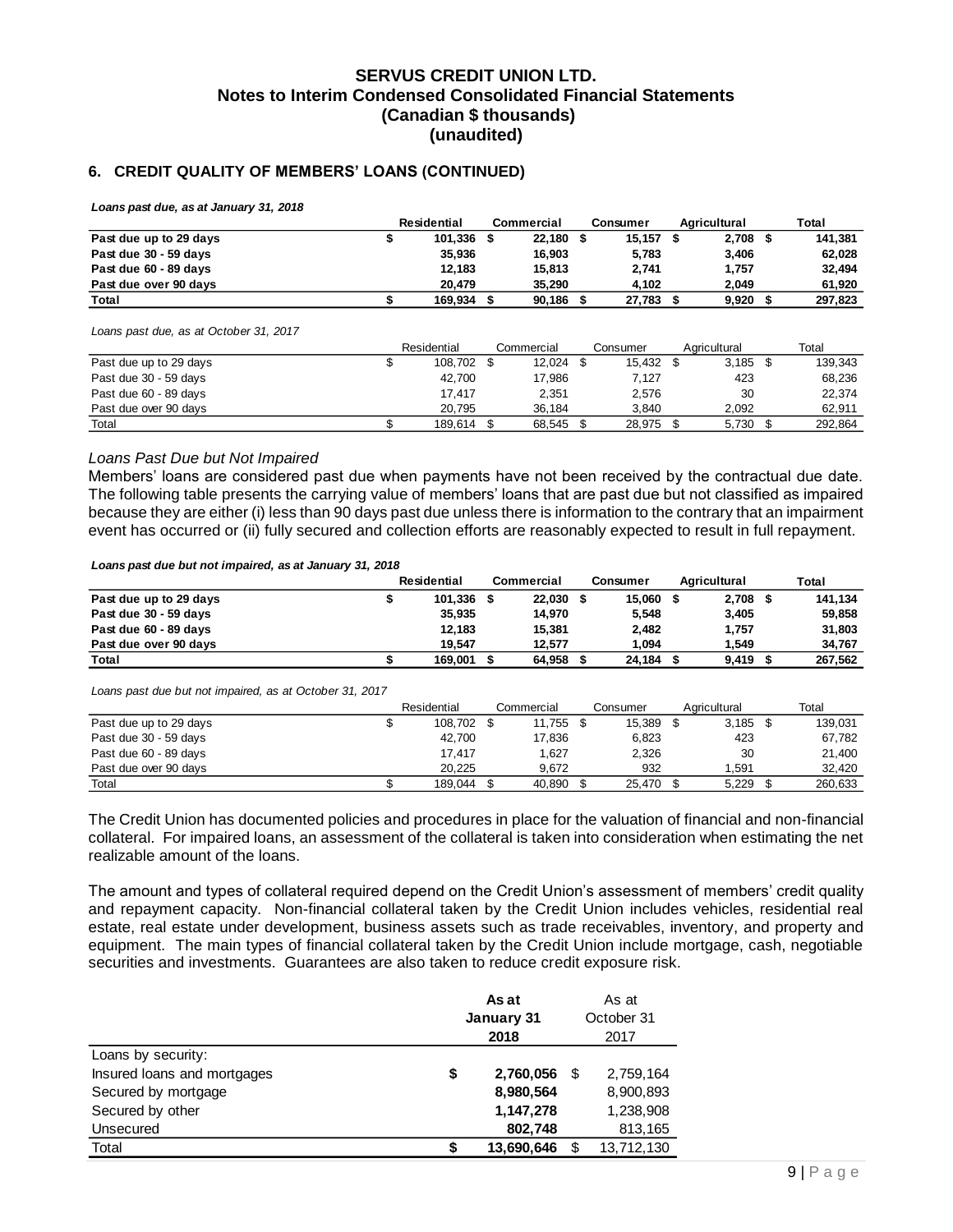# <span id="page-10-0"></span>**7. DERIVATIVE FINANCIAL ASSETS AND LIABILITIES**

| As at January 31, 2018                                     | Equity-linked<br><b>Options</b> | <b>Embedded</b><br><b>Purchase Option</b> | <b>Interest Rate</b><br><b>Swaps</b> |     | <b>Total</b> |
|------------------------------------------------------------|---------------------------------|-------------------------------------------|--------------------------------------|-----|--------------|
| Derivative Financial Asset amounts not subject to          |                                 |                                           |                                      |     |              |
| enforcable netting arangements                             | \$<br>$8,064$ \$                | 21,191 \$                                 |                                      | -\$ | 29,255       |
| <b>Derivative Financial Liabilities</b>                    |                                 |                                           |                                      |     |              |
| Gross amounts of financial assets before statement of      |                                 |                                           |                                      |     |              |
| financial position offsetting                              | \$                              | \$                                        | \$<br>$(18,620)$ \$                  |     | (18, 620)    |
| Gross amounts of financial liabilities before statement of |                                 |                                           |                                      |     |              |
| financial position offsetting                              |                                 |                                           | 26,310                               |     | 26,310       |
| Net amount of financial liabilities presented on the       |                                 |                                           |                                      |     |              |
| statement of financial position                            |                                 |                                           | 7,690                                |     | 7,690        |
| Amounts not subject to enforceable netting                 |                                 |                                           |                                      |     |              |
| arrangements                                               | 7,992                           |                                           |                                      |     | 7,992        |
|                                                            |                                 |                                           |                                      |     |              |
| Total                                                      | \$<br>7,992 \$                  |                                           | \$<br>7,690 \$                       |     | 15,682       |
|                                                            | Equity-linked                   | Embedded                                  | <b>Interest Rate</b>                 |     |              |
| As at October 31, 2017                                     | Options                         | <b>Purchase Option</b>                    | Swaps                                |     | Total        |
|                                                            |                                 |                                           |                                      |     |              |
| <b>Derivative Financial Assets</b>                         |                                 |                                           |                                      |     |              |
| Gross amounts of financial assets before statement of      |                                 |                                           |                                      |     |              |
| financial position offsetting                              | \$                              | \$                                        | \$<br>8,575 \$                       |     | 8,575        |
| Gross amounts of financial liabilities before statement of |                                 |                                           |                                      |     |              |
| financial position offsetting                              |                                 |                                           | (7, 918)                             |     | (7, 918)     |
| Net amount of financial assets presented on the            |                                 |                                           |                                      |     |              |
|                                                            |                                 |                                           | 657                                  |     | 657          |
| statement of financial position                            |                                 |                                           |                                      |     |              |
| Amounts not subject to enforceable netting                 |                                 |                                           |                                      |     |              |
| arrangements                                               | 7,958                           | 23,080                                    |                                      |     | 31,038       |
| Total                                                      | \$<br>7,958                     | \$<br>23,080                              | \$<br>657                            | \$  | 31,695       |
| Derivative Financial Liabilities                           |                                 |                                           |                                      |     |              |
|                                                            |                                 |                                           |                                      |     |              |
| Gross amounts of financial assets before statement of      |                                 |                                           |                                      |     |              |
| financial position offsetting                              | \$                              | \$                                        | \$<br>$(11,733)$ \$                  |     | (11, 733)    |
| Gross amounts of financial assets before statement of      |                                 |                                           |                                      |     |              |
| financial position offsetting                              |                                 |                                           | 16,850                               |     | 16,850       |
| Net amount of financial assets presented on the            |                                 |                                           |                                      |     |              |
| statement of financial position                            |                                 |                                           | 5,117                                |     | 5,117        |
| Amounts not subject to enforceable netting                 | 7.889                           |                                           |                                      |     |              |
| arrangements                                               |                                 |                                           |                                      |     | 7,889        |
| Total                                                      | \$<br>7,889                     | \$                                        | \$<br>5.117                          | \$  | 13.006       |

The notional amounts of derivative financial instrument contracts maturing at various times are:

|                                                                                      | 1 to $3$<br>months               |   | 3 to 12<br>months           | 1 to 5<br>vears |                              |   | As at<br>January 31<br>2018     | As at<br>October 31<br>2017 |                                 |  |
|--------------------------------------------------------------------------------------|----------------------------------|---|-----------------------------|-----------------|------------------------------|---|---------------------------------|-----------------------------|---------------------------------|--|
| Interest rate swaps<br>receive fixed, pay floating<br>Equity-linked options<br>Total | \$<br>$\sim$<br>11.365<br>11,365 | S | 500,000<br>6.150<br>506,150 |                 | 500,000<br>63,100<br>563,100 | S | 1,000,000<br>80.615<br>.080.615 | S                           | 1,000,000<br>80,615<br>.080.615 |  |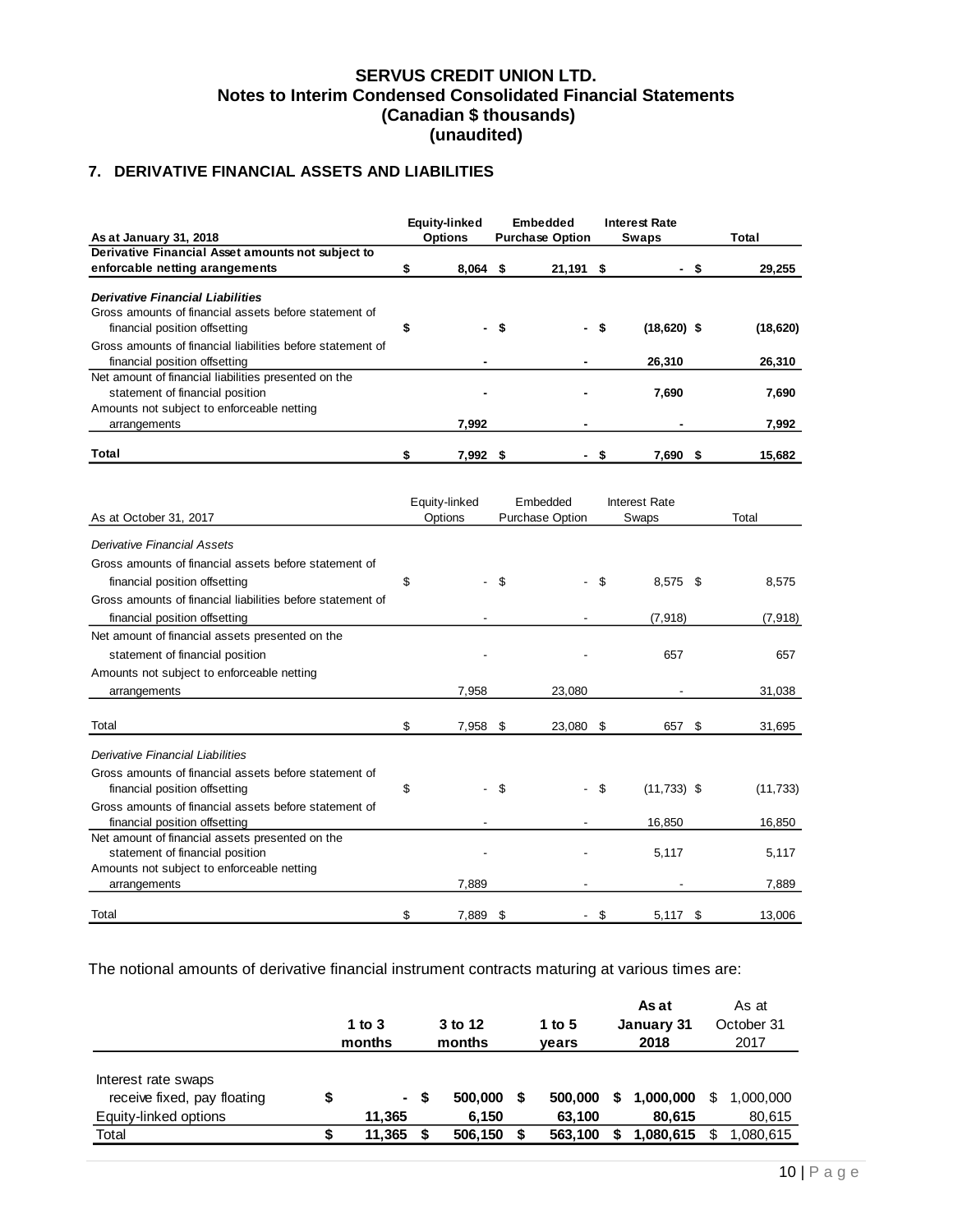### **7. DERIVATIVE FINANCIAL ASSETS AND LIABILITIES (CONTINUED)**

#### **Equity-linked Options**

Equity-linked options are used to fix costs on term deposit products that pay a return to the deposit holder based on the change in equity market indexes. The embedded derivative in the term deposit product and the option derivative are marked to market through interest income investments and have similar principal values and maturity dates. The fair value of the equity-linked derivative contract is separately presented as part of derivative instrument assets.

#### **Embedded Purchase Option**

Notice to exercise the option was given by the Credit Union in the prior fiscal year, with ownership of the credit card portfolio effective February 1, 2018. The Credit Union has signed an interim service agreement effective from February 1, 2018 until April 30, 2018 to complete the full transition.

#### **Interest Rate Swaps**

Interest rate swaps are agreements where two counterparties exchange a series of interest payments based on different interest rates applied to a notional amount.

### <span id="page-11-0"></span>**8. EVENTS AFTER THE REPORTING PERIOD**

#### **New Loan Facility**

On February 1, 2018 a new loan facility of \$250 million was funded with Canadian Imperial Bank of Commerce. This new loan facility was setup in the first quarter to fund the initial settlement purchase price of the credit card portfolio. A final settlement adjustment for the credit card purchase is expected to occur on April 30, 2018.

The facility consists of three tranches that are non-revolving credit facilities and interest is calculated at banker's acceptance. The advances drawn are structured in three different tranches repayable from one to three years.

Borrowings are secured by eligible residential mortgages and by a debenture in favour of CIBC, creating a floating charge over eligible residential mortgages of the Credit Union.

#### **Credit Card Acquisition**

On February 1, 2018, the Credit Union acquired a portfolio of credit card assets worth approximately \$250M of outstanding card balances from Cuets (a division of TD Bank). The transaction was treated as an asset purchase and the difference on the date of acquisition of the fair value of assets over the transaction price was recorded to Members' loan.

#### **Safeway Credit Union Merger**

The Credit Union was selected by Safeway Credit Union as a merger partner. On December 17, 2017 the Credit Union's board voted to proceed with the merger and on February 13, 2018 the Safeway membership also voted to proceed. Upon approval, the merger is expected to occur in the third quarter of 2018. Safeway Credit Union operates a single branch in Calgary and currently has approximately \$46.1 million in total assets as reported in their January 31, 2018 financial statements.

#### **Inglewood Credit Union Merger**

On March 1, 2018, the Credit Union amalgamated with Inglewood Credit Union (Inglewood) acquiring 100% ownership under the name Servus Credit Union. Inglewood approached the Credit Union to amalgamate as a preferred partner as there was a strong correlation of culture, goals and objectives. This allows Inglewood to ensure the long term needs of its members are met and fits into the Credit Union's plans to expand further into the Calgary area.